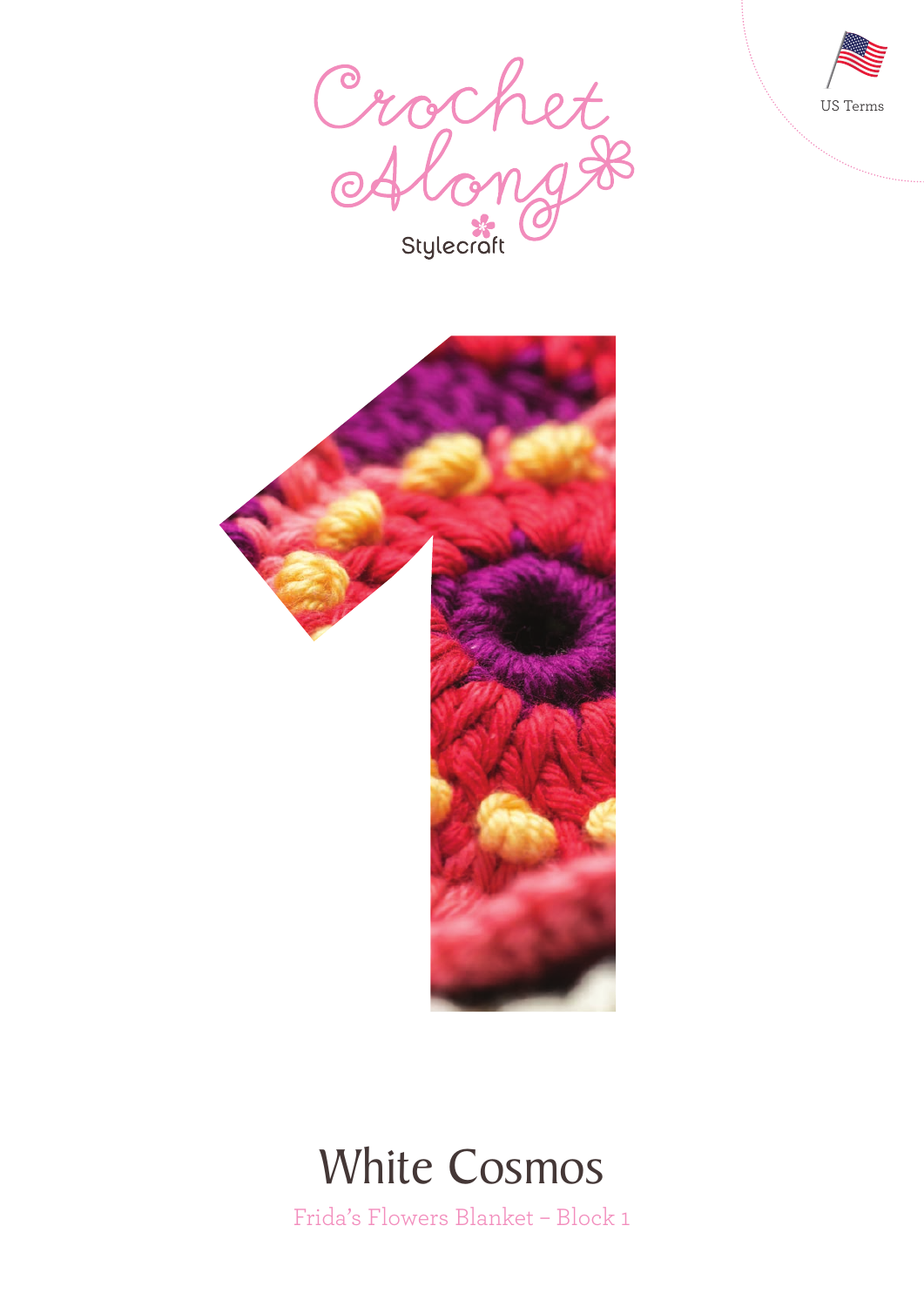Crochet Along &

## Introduction by Jane Crowfoot

I am delighted that Stylecraft asked me to design another Crochet Along project for them following the success of the Lily Pond Blanket last year. The inspiration for the design has been sitting at the back of my mind for a while and I knew that the Stylecraft Classique cotton would be a perfect choice for this project. The shades are bright and crisp and the yarn has fantastic stitch definition making it perfect for the 3D aspect of some of the flower designs.

My design process is pretty slow and I estimate that this project took me approximately 4 months to design from start to finish. I design almost all my pieces from scratch and on the whole I do not use existing pattern motifs as the basis for my design, so for every motif that became part of the blanket there are many other trial pieces and test scraps that didn't make it into the final design.

I will admit that the prospect of following Lily Pond with a new design was pretty daunting. I have tried my best to look at the positives and the negatives of the last design and think about how best this new project can work as a Crochet Along project. Like the Lily Pond Blanket, this project starts with the simpler pieces and the motifs get progressively harder, but this time the motifs are made solely in the round which should hopefully cut down on some of the tension issues some crocheters had when working through the Lily Pond. I have written a long piece about tension and why it is so important so please read this before you embark on the project.

I was introduced to the art of Frida Kahlo when I was in my late teens and was taken to an exhibition of the work of her husband Diego Rivera. I adore his work and was awed by his massive murals depicting the struggles of the Mexican people and the revolution. Rivera and Frida were incredibly famous as a pair of artists fighting for the rights of their people, but they had quite different painting styles; whilst Rivera painted on a huge scale with a watery, almost romantic style, his wife's paintings were often brutal and maybe a little crude. Kahlo used bright colours and chose very personal subject matter for her paintings, many of which feature herself as the main character.

Whilst I have always admired Frida's art, it is the woman herself that I am fascinated by. She was a tough person, who, despite her tiny frame and poor health, battled her way though her life. She is a symbol of feminine force and many people now recognize her as a huge figure within the women's rights movement.

Frida was a very colourful person and so I have chosen to base the design for this new crochet along on her costumes and the floral aspect of her paintings. Frida wore bright traditional style Mexican clothes at a time when this was very much against convention. She wore her hair long with flowers and ribbons interlaced and she was a lover of embroidery and hand made items, often layering her clothes to create some really stunning combinations of colour and style.

The Frida's Flowers blanket takes its main inspiration from traditional Mexican embroidery work with the bright shades sitting against the dark back ground. I have used Black within a blanket design for the very first time and hope that you will all forgive me for this when you're finding it a little harder to see your stitches!

I am really proud of this new design and hope that you will enjoy working through the new crochet along.

Janie x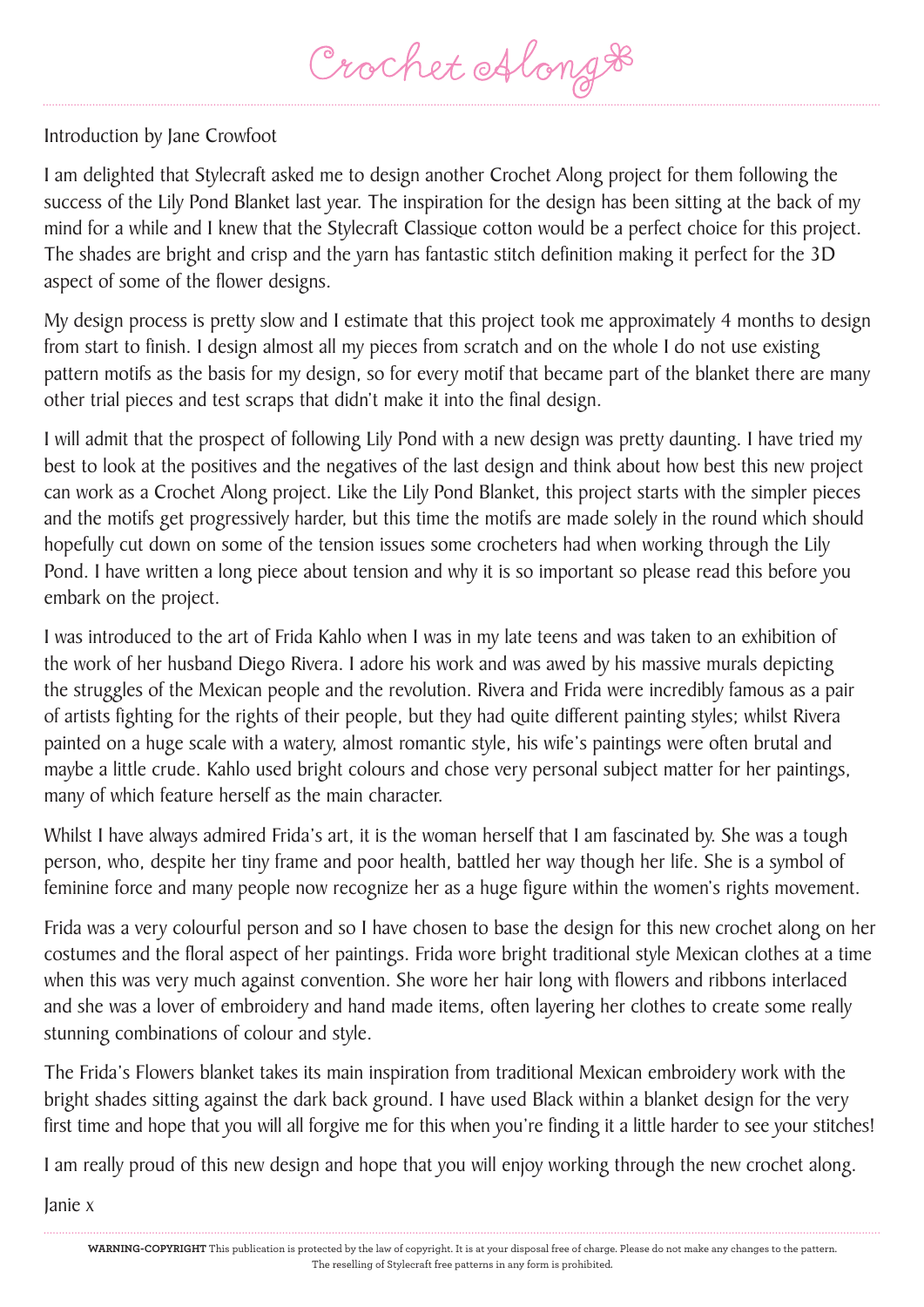1

Welcome to the start of the Stylecraft Frida's Flowers Blanket Crochet Along designed by Jane Crowfoot using one of our most popular Summer yarns Classique Cotton DK. Alternative shades in Special DK and Life DK are also available and details of these can be found on our shade list which is available from our website: http://www.stylecraft-yarns.co.uk/Crochet.htm

Over the next 15 weeks we will be bringing you a new block every fortnight. The dates for your diary are: 5 April, 19 April, 3 May, 17 May, 31 May, 14 June, 28 June and 12 July.

The patterns will focus on one motif every fortnight and you will need to complete an average of 4 motifs per set.

We will set out at the beginning of each block which colours and equipment you will need. We will always repeat abbreviations at the beginning of each pattern.

For general hints and tips please see our Crochet Along Introduction pdf which can be found here: http://www.stylecraft-yarns.co.uk/Crochet.htm

## Block 1 – White Cosmos

Frida Kahlo loved her home and garden. The 'Blue House' where she was born and that she later shared with Diego Rivera is now preserved as Frida's beloved gardens where she spent a lot of time and surrounded herself with native Mexican plants and flowers.

The first motif is pretty straightforward with a small cosmos flower sitting at the centre of a pretty plain double crochet motif. We have cosmos in our garden in the summer, but they are a native flower of Mexico and are bound to have grown in Frida's garden at the Blue House.

Use this motif as the template for all your others and try your best to make sure the width measurement is as close to 20cm (8in) as possible. You will need to make sure you check your stitch count at the end of each round and keep an eye on the consistency of your double crochet stitches. If you find your piece is coming up too big or too small take a minute to read the notes about how you work a double stitch as well as the notes on tension.

The next Block is available 19 April.

#### **EQUIPMENT** Size E/4 and G/6 (3.5mm & 4mm) hook Sewing needle **MEASUREMENT** Pre blocked – 7¾in (19.5cm) wide at widest point **ABBREVIATIONS ch(s)** chain(s) **cm** centimeter(s) **dc** double crochet **in** inch(es) **RS** right side **sc** single crochet **sp(s)** space(s) **ss** slip stitch **st(s)** stitch(es) **tch** turning chain **WS** wrong side **NOTES: Fastening Off and rejoining Yarn** You will achieve a much neater color change if you complete rounds and fasten off the yarn, rather than joining mid stitch. When fastening off a yarn at the end of a round, the slip stitch that you have made to join can look like a stitch when you are working the following round. Make sure you count correctly and do not count the slip stitch as a stitch when working subsequent rounds. **Dealing with yarn ends** I tend to sew yarn ends in as I go along—doing this makes the finishing process much easier as you will have less to do. Sewing yarn ends in as you go along also means that you are less likely to loose stitches or make errors with your tension.

**WARNING-COPYRIGHT** This publication is protected by the law of copyright. It is at your disposal free of charge. Please do not make any changes to the pattern. The reselling of Stylecraft free patterns in any form is prohibited.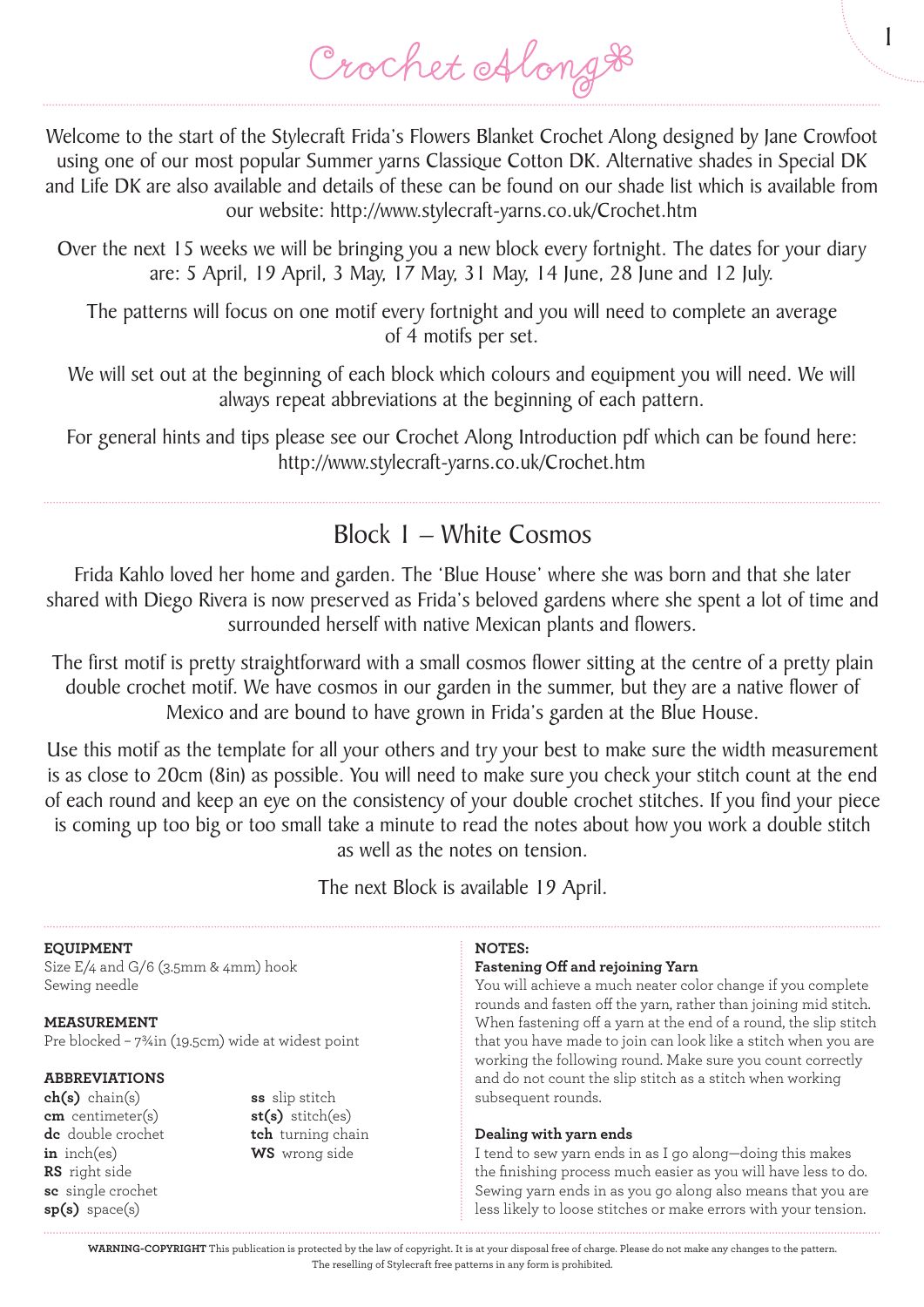Crochet Along #

#### **Block 1 – White Cosmos (make 4)**

### **Yarns used:**

 Ivory







**Although every effort has been made to ensure that instructions are correct, Stylecraft cannot accept any liabilities. In the unlikely event that there are errors in the patterns we will work as quickly as possible to issue an addenda.**

**Stylecraft cannot accept responsibility for the result of using any other yarn.**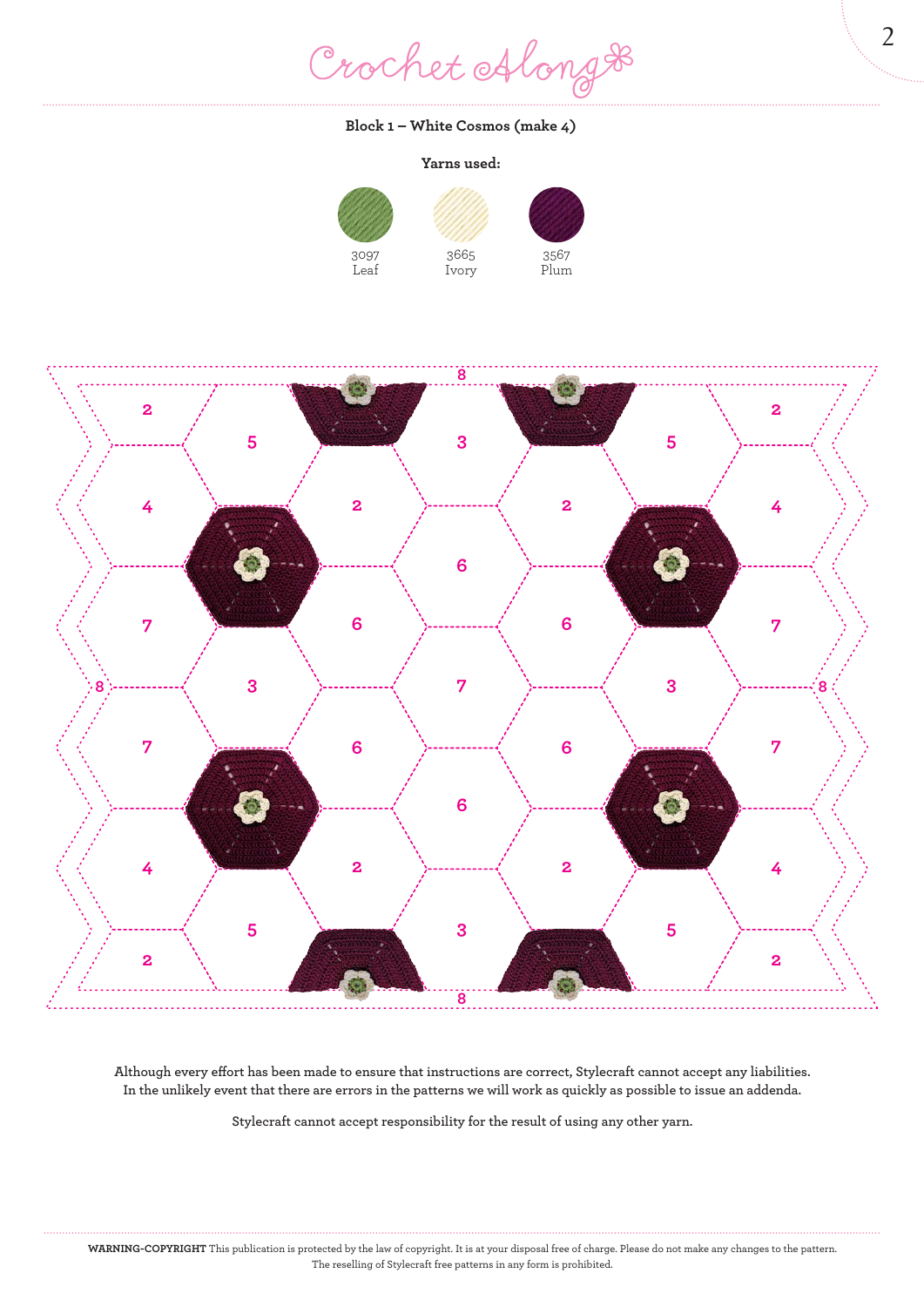Crochet Along \*

#### **METHOD**

Using Leaf & size **G/6 (4mm)** hook, ch5, join with a ss to form a ring

**Foundation Round:** Ch1 (does not count as a st), 12sc into ring, ss to join, (12sts)



**Round 1:** Ch1 (does not count as a st), 1sc into next st, \* ch2, skip next st, 1sc into next st; repeat from \* to end, omitting last sc on final pattern repeat, ss to join, fasten off (6sts & 6ch sps)



**Round 2:** Using Ivory join yarn into any ch sp by working ch1 (does not count as a st), [1sc, 3dc, 1sc] into same ch sp, \* [1sc, 3dc, 1sc] into next ch sp; repeat from \* to end, ss to join, fasten off (6 petals made)



**Round 3:** (RS facing) Using Plum & size **E/4 (3.5mm)** hook & working from behind the flower you have just made, join yarn into any skipped sc made on Foundation Round by working ch1 (does not count as a st), 1sc into st at base of ch-1, ch3, \* 1sc into next skipped st, ch3; repeat from \* to end, ss to join, (6sts & 6ch sps)





**Round 4:** ss into next ch sp, ch3 (counts as 1dc), 4dc into ch sp at base of ch-3, ch1, \* 5dc into next ch sp, ch1; repeat from \* to end, ss to 3rd ch of ch-3 made at beginning of round to join, (30sts & 6 ch sps)



**Round 5:** Ch3 (counts as 1dc), 1dc into st at base of ch-3, 1dc into next st (the 1st true dc made on the previous round), 1dc into each next 2sts, 2dc into next st, ch1, skip 1ch, \* 2dc into next st, 1dc into each next 3sts, 2dc into next st, ch1, skip 1ch; repeat from \* to end, ss to join (42sts & 6ch sps)



**Round 6:** Ch3 (counts as 1dc), 1dc into st at base of ch-3, 1dc into next st (the 1st true dc made on the previous round), 1dc into each next 4sts, 2dc into next st, ch1, skip 1ch, \* 2dc into next st, 1dc into each next 5sts, 2dc into next st, ch1, skip 1ch; repeat from \* to end, ss to join (54sts & 6ch sps)

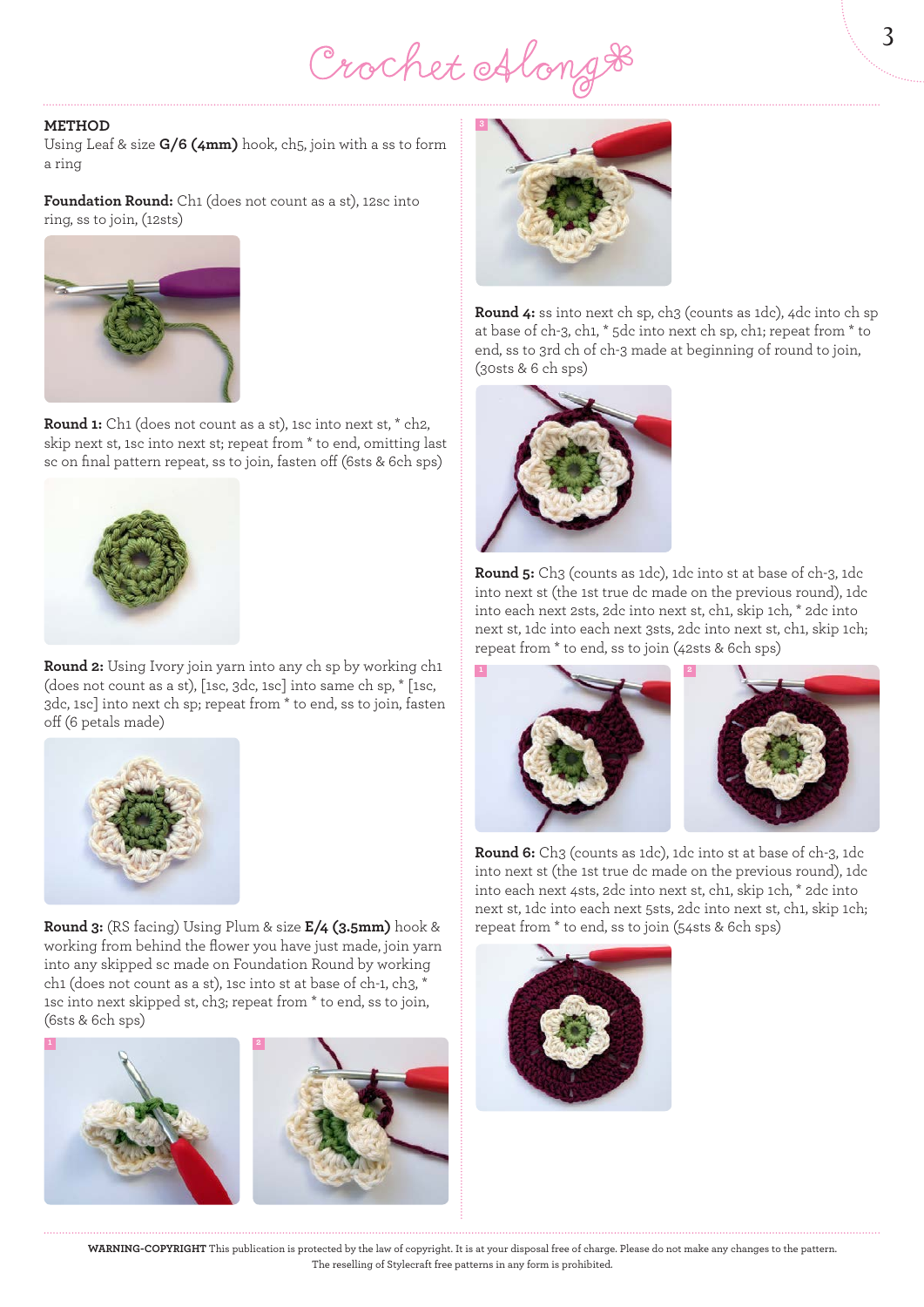Crochet Along &

**Round 7:** Ch3 (counts as 1dc), 1dc into st at base of ch-3, 1dc into next st (the 1st true dc made on the previous round), 1dc into each next 6sts, 2dc into next st, ch1, skip 1ch, \* 2dc into next st, 1dc into each next 7sts, 2dc into next st, ch1, skip 1ch; repeat from \* to end, ss to join (66sts & 6ch sps)



**Round 8:** Ch3 (counts as 1dc), 1dc into st at base of ch-3, 1dc into next st (the 1st true dc made on the previous round), 1dc into each next 8sts, 2dc into next st, ch1, skip 1ch, \* 2dc into next st, 1dc into each next 9sts, 2dc into next st, ch1, skip 1ch; repeat from \* to end, ss to join (78sts & 6ch sps)



**Round 9:** Ch3 (counts as 1dc), 1dc into st at base of ch-3, 1dc into next st (the 1st true dc made on the previous round), 1dc into each next 10sts, 2dc into next st, \* 3dc into next ch sp, 2dc into next st (this is the ch that leads into the next dc & sits above it—it might be difficult to see as part of it may be covered by the 3dc you have just made into the ch sp), 1dc into each next 11sts, 2dc into next st; repeat from \* to last ch sp, 3dc into ch sp, ss to join (108sts)



**Round 10:** Using size **G/6 (4mm)** hook ch1 (does not count as a st), 1sc into each next 15sts, [3sc into next st, 1sc into each next 17sts] 5 times, 3sc into next st, 1sc into each next 2sts, ss to join, fasten off (120sts)



Sew in yarn ends Place stitch marker into corner sts (central st of 3sc) if required

Pre Blocked Measurement: 7¾in (19.5cm) at widest point



#### **Half White Cosmos**

Using Leaf & size **G/6 (4mm)** hook ch5, join with a ss to form a ring

**Foundation Round:** Ch1 (does not count as a st), 12sc into ring, ss to join, (12sts)

**Round 1:** Ch1 (does not count as a st), 1sc into next st, \* ch2, skip next st, 1sc into next st; repeat from \* to end, omitting last sc on final pattern repeat, ss to join, fasten off (6sts & 6ch sps)

**Round 2:** Using Ivory join yarn into any ch sp by working ch1 (does not count as a st), [1sc, 3dc, 1sc] into same ch sp, \* [1sc, 3dc, 1sc] into next ch sp; repeat from \* to end, ss to join, fasten off (6 petals made)

**Round 3:** (RS facing) Using Plum & size **E/4 (3.5mm)** hook & working from behind the flower you have just made, join yarn into any skipped sc made on Foundation Round by working ch1 (does not count as a st), 1sc into st at base of ch-1, ch3, \* 1sc into next skipped st, ch3; repeat from \* to end, ss to join, (6sts & 6ch sps)

These 3 rows are the same as for the main piece – please refer to the pictures on page 3.

From this point you are going to work in rows rather than in rounds, this means you need to turn at the end of each row. Check that you have the correct side facing you at all times. (WS) means wrong side facing (RS) means right side facing